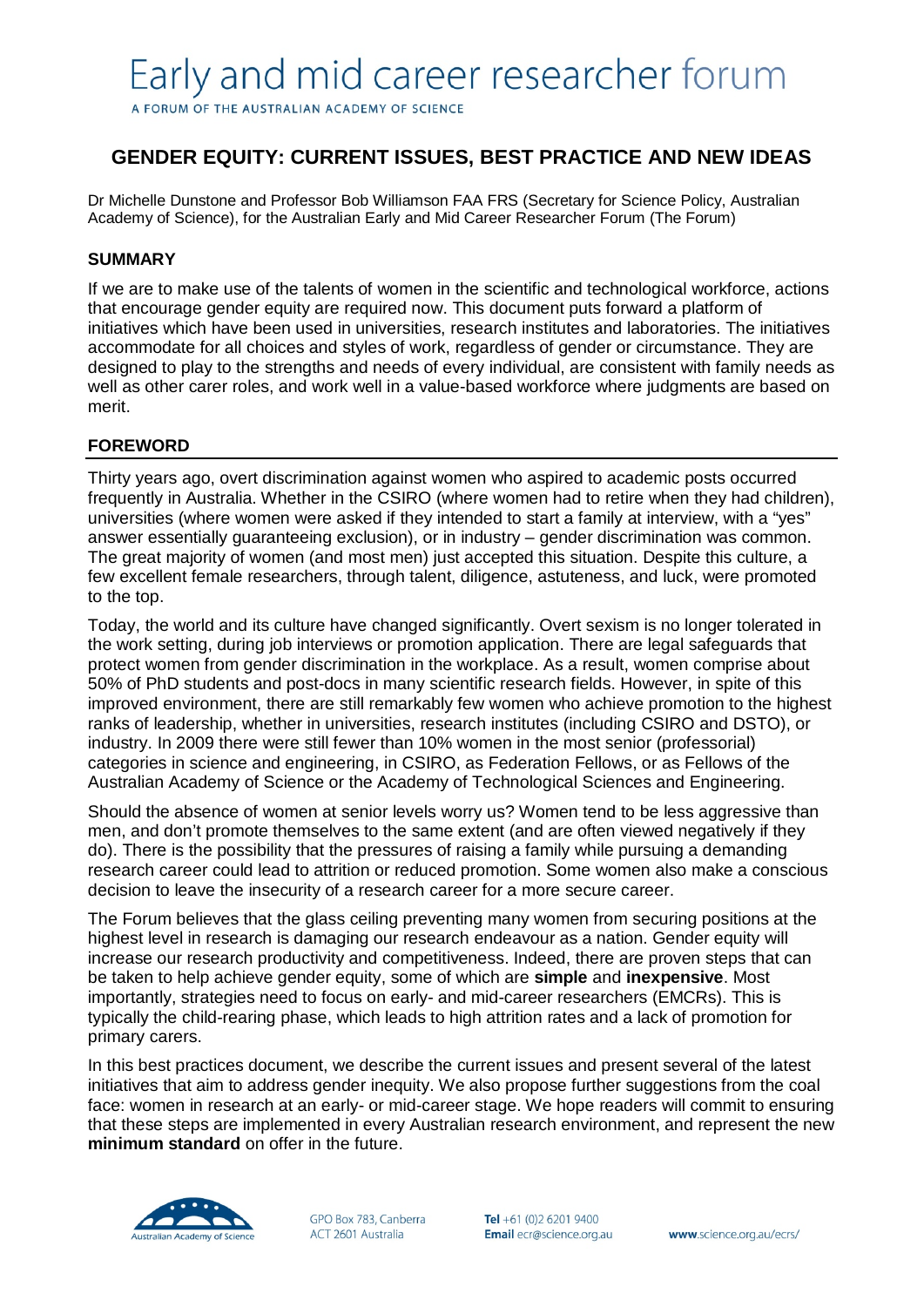# **1. THE CURRENT ISSUES**

The recent 'Women in Science in Australia' report (WSA report) assessed the gender equity problems in the Australian science, technology and engineering workforce (Bell, 2009). This report articulated many of the hurdles faced by female early- and mid-career researchers (EMCRs).

This report aims to highlight issues that affect EMCRs in particular. The same topics were raised multiple times at the *Science Pathways* meeting organised by the EMCR Forum (October, 2012).

#### **In essence, the WSA report identifies two separate but often compounding issues:**

- Fewer women hold senior leadership roles than men
- Women leave technical and scientific positions at a greater rate than men (either for other sectors, or to leave the workplace entirely)

*Two striking themes emerge from the study of women in research:*

- 1. The difference in styles of working, where women tend to be more collaborative and less self-promoting, and;
- 2. The challenges of balancing a career in science with motherhood/primary carer role.

Furthermore, a study by Moss-Racusin and colleagues researched the gender bias of faculty members in the USA. This study shows in a randomised, double blind study that faculty members were more likely to favour giving a laboratory job to a male rather than a female, despite identical applications (Moss-Racusin, 2012). The assigned starting salaries were also higher for male applicants compared to female applicants. Surprisingly, results showed that female faculty members were equally likely to discriminate against female applicants. This clearly demonstrates an overarching ingrained bias against women in the research workforce in the United States; it is not clear if similar bias exists in Australia.

#### **Remaining controversies**

On some issues, there are varied opinions amongst those who are committed to gender equity. Two notable issues are:

1. The differences in "work style" between men and women (where women are perceived as less aggressive than men) and whether these style differences matter.

2. Whether it is possible and/or desirable for a carer of young children (usually the mother) to move from full-time to part-time work, and whether working part time is a sustainable approach in an inherently competitive workforce.

These issues are not discussed in this paper since the practical steps we advocate to promote gender equity and retain women in senior posts in the research workforce apply whatever one's view may be about either issue.

### **Converting "good practice" to "best practice"**

We acknowledge and thank the many universities and institutes that have already started tackling gender equity issues, aim to redress gender stereotypes, and encourage women to reach their full potential as scientific researchers. The benefits of these initiatives are now emerging. We present some examples of good practice, based on initiatives from several employers in the sector, and particularly the policies of two high-profile organisations in the sector**:**

- The Walter and Eliza Hall Institute for Medical Research (WEHI): a large biomedical research institute with a research focus **(see Appendix 1 for policies and initiatives)**.
- Monash University: an environment where there is both undergraduate teaching as well as a wide range of research disciplines. Monash University is spread over six Australian and five International campuses **(see Appendix 2 for policies and initiatives)**.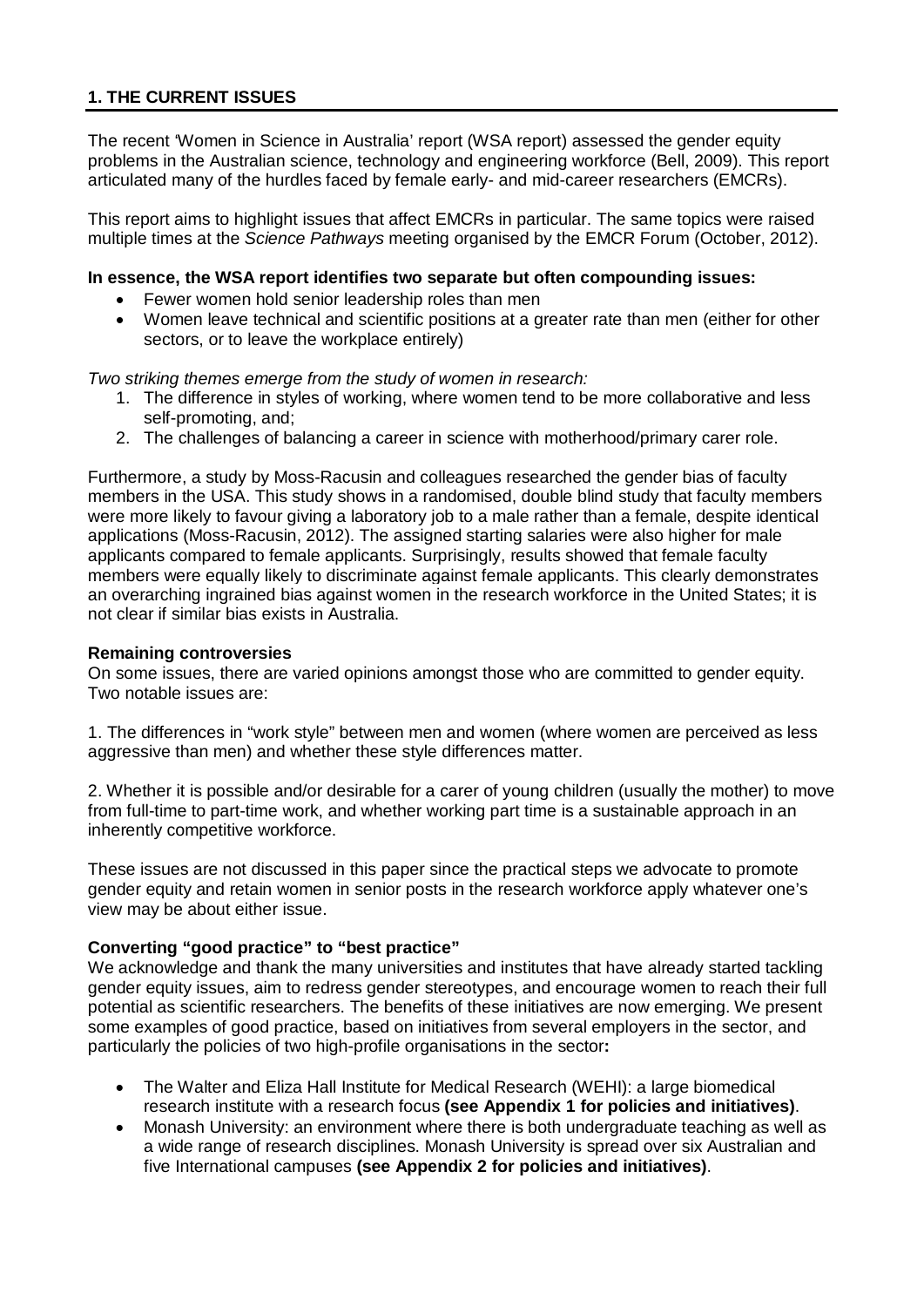Although both WEHI and Monash University have "good practice" gender equity schemes, the infancy of these schemes means it is unlikely either has yet achieved "best practice" status. However, both have implemented positive changes that can be used to tackle the problems and provide inspiration for other research workplaces. Moreover, Monash and the WEHI present two very different workplace environments where different issues may arise, requiring different strategies. We also mention initiatives from other universities and research institutes, and from the EMCRs at *Science Pathways*, who represent the "coal face" of research and who currently face gender equity and carer-related issues [\(http://science.org.au/ecr/emcr/\)](http://science.org.au/ecr/emcr/).

The Forum argues that Australian research institutions need to implement change now to address the attrition of women from science and the paucity of female senior research leaders. To this effect, this document suggests low-cost and easily implemented schemes that will make a difference. We have separated suggestions for the workplace **(Sections 2 and 3)** and for national bodies **(Section 4)** and also provided ideas for supporting fathers **(Section 5)**. It is important to reiterate that all of these suggestions come from EMCRs who are currently working at the forefront of science and are keen to see "good practice" converted to "best practice".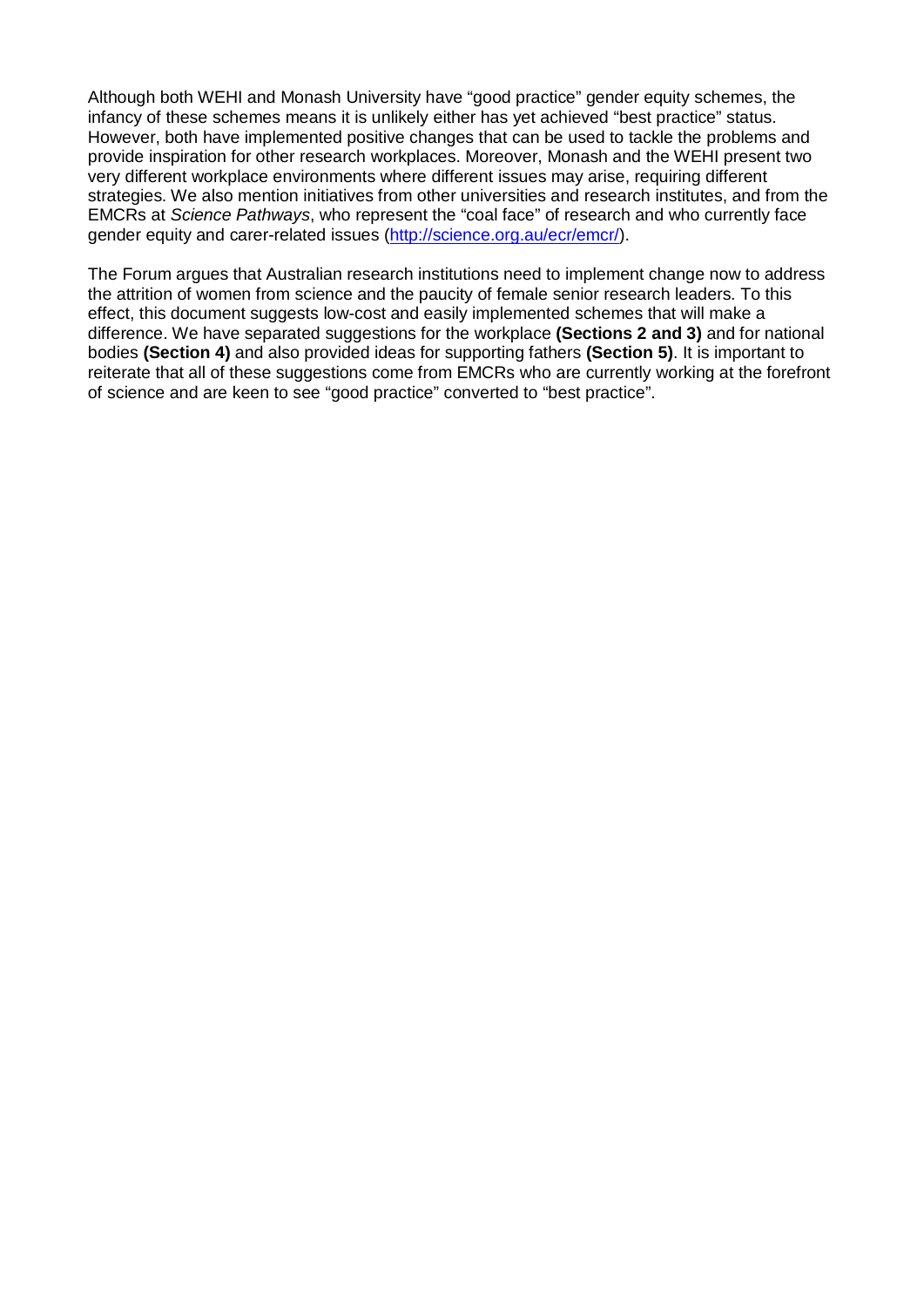# **SECTION 2: SUGGESTED WORKPLACE INITIATIVES WITH GENERAL IMPACT**

Many universities, institutes, research groups and industry research teams would like to implement policies that meet the needs of women researchers who wish to continue to contribute at a high level to the workplace, and to Australia's research effort. The important point about the following actions is that all of them are without a significant cost or time burden on the institution. Together, they can facilitate change for the better for all women in research. While we have discussed these initiatives with particular attention to the roles of women, many of them (such as the need for mentoring) apply to every researcher.

**1. Gender Equity Committees.** All research workplaces are urged to establish a Gender Equity Committee, with staff representatives from every level of the organisation, male and female. It is important to emphasise that gender equity should not be seen as primarily a "women's issue", but an issue of equal and critical importance to the whole of society. Until men and women believe equality remains a modern day issue that is of serious importance to all, it will be hard to make progress. The role of the Gender Equity Committee is to define whether problems exist in a department, institute or university (for which an anonymous survey may be the instrument of choice), to ensure a commitment from management and staff to "make things better", and to design a realistic approach to any issues in an achievable time frame.

**2. "Women in Science" lectures and support for women to give major lectures.** Female role models at the senior levels are not always available, but where they exist they can assist their younger counterparts in their professional development. Bringing women in science together and highlighting their contributions through lectures is a great way to expose women to more role models. If a woman member of staff is invited to give a lecture (e.g. at a national or international conference), and she has a baby or young child, an employer should offer to cover the cost of providing someone who can help with child care at the meeting, especially if this is the only way she can attend. This increases opportunities for women in science to present their research thereby being a role model to other women.

**3. Advocacy and promotion.** Increase women's representation at conferences by creating a register of potential female speakers and session chairs. This register could be coordinated through professional societies or through the host institute. Though it is important to select speakers for their achievements and leadership in a specific discipline, meeting organisers should avoid having only male speakers, or only male session chairs. It may even become policy that any sponsorship given towards a conference can only be given on the provision that there is strong female representation of invited speakers, working towards 50%. Although each field or discipline of research may have grounds to negotiate a different percentage of female speakers, it is critical to change the attitude so that equality is seen as a positive and achievable aspiration.

**4. Mentoring.** Mentoring is critical for men and women in science. Mentorship schemes can also facilitate advocacy. Mentoring schemes/programs can be run at very little cost but have significantly positive outcomes for both the individual and institute.

**5. Academic promotion information for women.** Presenting the facts of how the promotion panel assess promotion and how to best prepare one's CV for promotion.

**6. Female representation on all committees.** We urge all research organisations to ensure there are female representative(s) on all committees; especially promotion panels and committees that influence policy development. The contributions from women should be welcomed, and women and men should be assigned responsibilities of equal importance.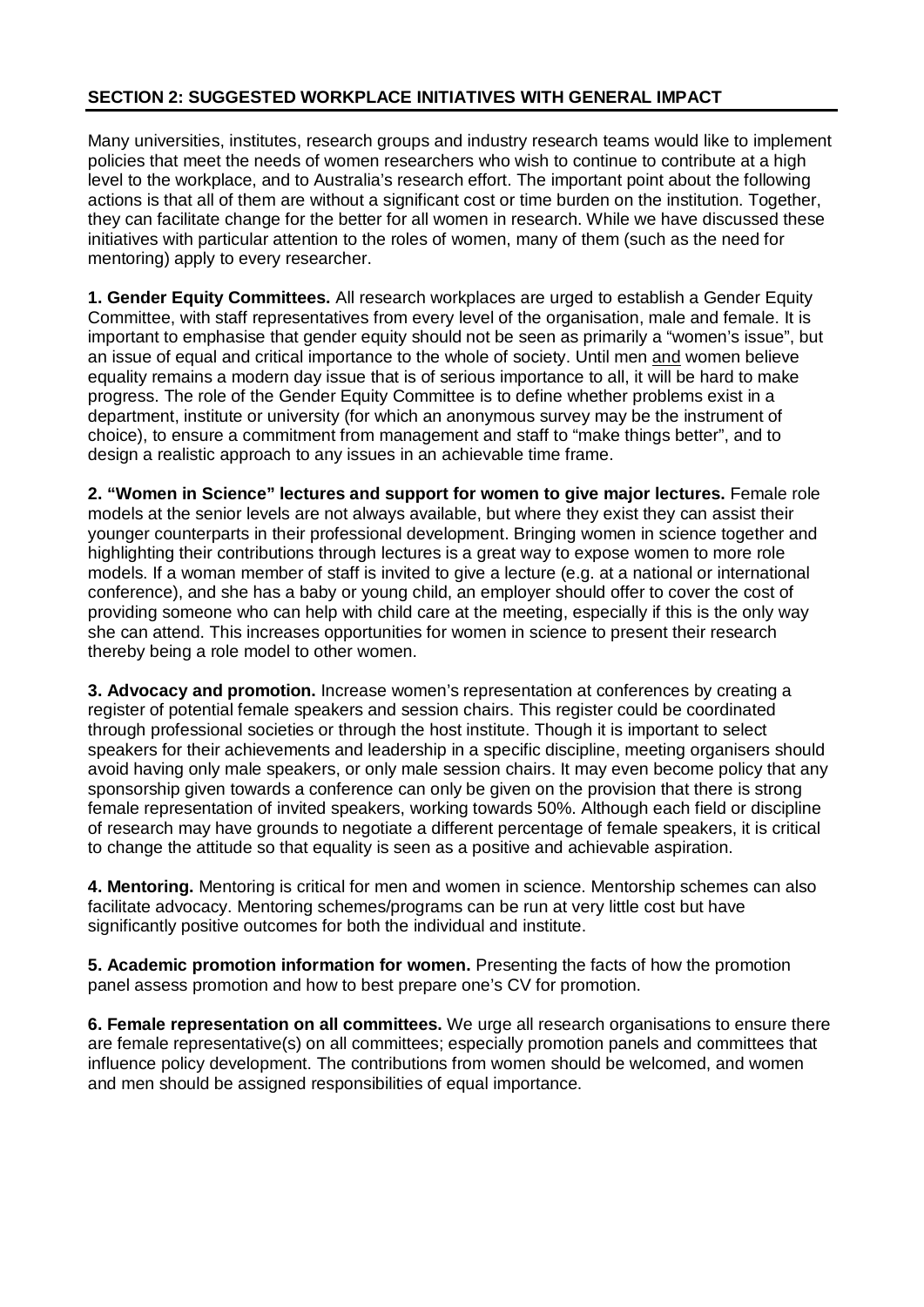### **SECTION 3: SPECIFIC INITIATIVES RELATED TO WOMEN WITH YOUNG CHILDREN AND OTHER CARER ROLES**

Women play an important role as primary carers for not only young children, but also elderly or disabled relatives. Female researchers tend to start a family at the early- to mid-career stage and therefore it is particularly important to address the issues of raising a family with the demands of research. Again, there are many simple, easy to implement strategies that will lead to "best practice" for gender equity.

**1. Flexibility for return to work to meet deadlines and immovable commitments.** More flexibility should be allowed in how women in science return to work and how work is performed at home. Panels, lectures and manuscript deadlines may conflict with maternity leave. At present, some maternity leave packages stipulate that maternity leave is lost as soon as there is even parttime return to work, which can be exceptionally detrimental to any woman who is a career researcher. It forces women to either stay at home or covertly work whilst on maternity leave. Equally discriminatory is the attempt to exclude women on maternity leave from entering the lab to participate in meetings or help lead a research team if they choose to do so.

**2. Flexibility for return to work to meet the needs of the baby.** During the first year of a baby's life, most parents find that demands vary enormously as the baby develops and grows, requiring flexible work hours. Every baby is different and has different needs that also are reflected in the care patterns that are necessary. Everyone acknowledges the nature of this problem, and the need for flexibility, but there is a debate on how best to deal with this. Some women want to retain fulltime workloads, work from home some of the time, and ask for help from their partner or from carers. Other women want to work part time for a year or two. National funding bodies and universities should be encouraged to make more part-time fellowships available, consider part-time options in all fellowship schemes to meet their needs, or consider that every fellowship can be taken as part time. However, the single most important point we would urge is that every institution is flexible in the way it approaches the needs of its female staff when they have babies and young children; each researcher is of value to the institution and to Australia, and each will have her own way of dealing with any issues as they arise.

**3. Flexible access to work.** Flexible access to work can also include flexible parking permit arrangements during pregnancy and after returning, when access to temporary child care may be an issue. This needs to be considered in order to keep the mother engaged with her workplace and work colleagues in the transition from maternity leave and back to work. It is also important to ensure that Human Resources staff understand that for many researchers the job doesn't stop at maternity leave since they may have ongoing responsibilities (e.g. if they have staff and/or students), and international competitiveness is an ever present consideration. However, women should not be penalised if they are unable to maintain their work commitments during this leave period. Suitable alternate arrangements should be made during their absence. This is particularly important for single parents.

**4. Assessing achievement relative to opportunity.** It is in the interest of both the university/institute and the employee to offer the best possible advice on how to explain "achievements relative to opportunity" for grant, fellowship, award and promotion schemes to both assessors and applicants. It is critical that women in science are not judged on when or how they work whilst undertaking a primary carer role. What is important is that an employee's performance is judged relative to the opportunity the person has had whilst performing a primary carer role.

**5. Lactation room and parenting room.** These facilities are affordable if incorporated into plans for new buildings or renovations. This is routinely considered for other facilities such as areas for socialising and car/bike parking. The lactation room in particular should be a clean, private, lockable room that contains a comfortable chair, small table, and a refrigerator and, if adequately planned, a sink for washing equipment.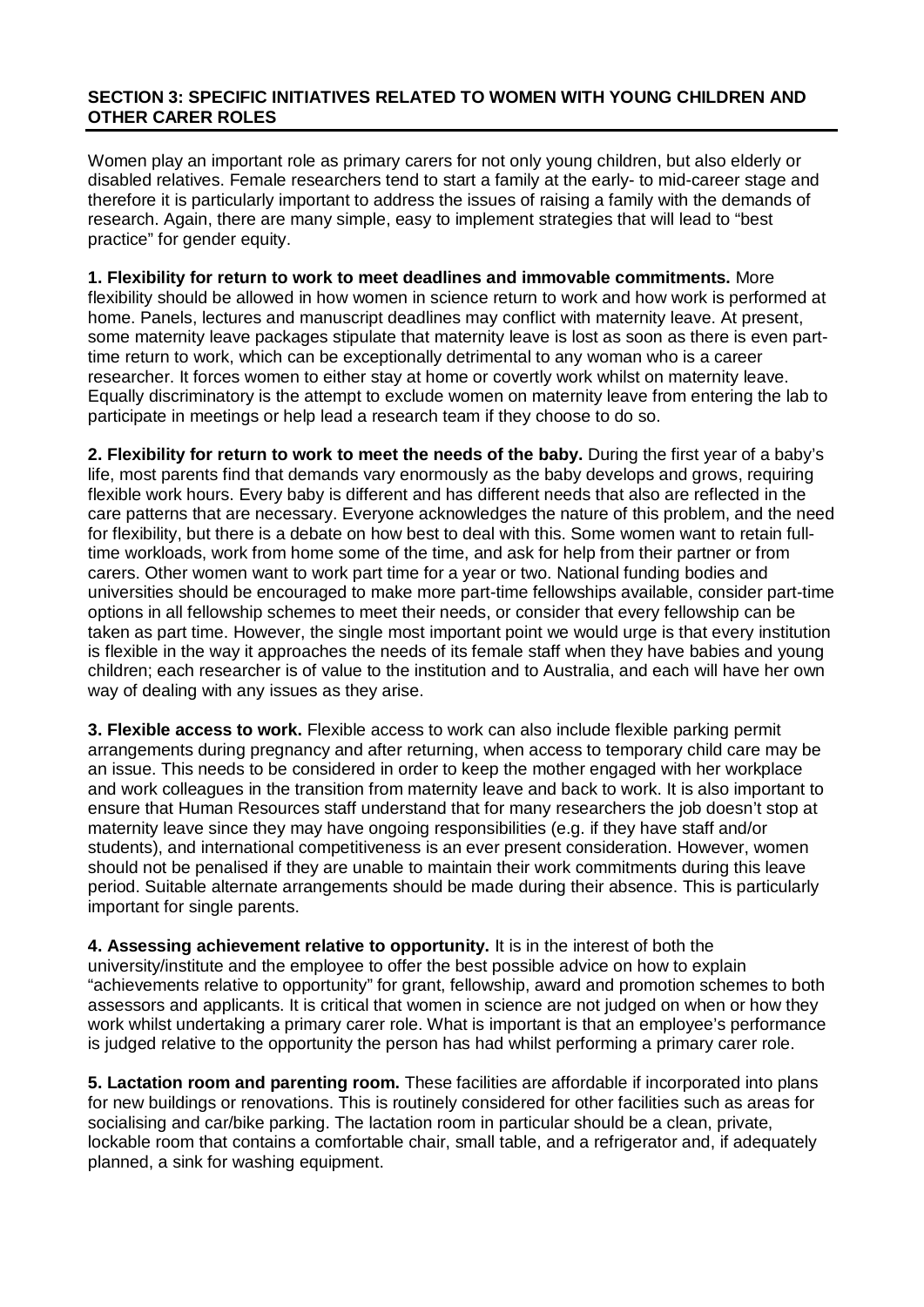**6. Family-friendly meeting times.** Meetings can be scheduled between 9.15 am and 4.30 pm gratis, or at a time that suits the carer.

**7. Peer support.** A supportive, self-help environment giving relevant advice on the career and child raising issues will help, i.e. "science mother club". The issues faced by mothers in research are different from other workforce issues and require the correct advice, moral support and positive role models. This facilitates the best advice and moral support and could encourage a cultural shift from the mother always being the primary carer, to more equity in parental care between mothers, fathers and professional carers.

**8. Travel insurance.** Often the underwriter of insurance does not see the travel of child dependents (under 18 years of age) as an added risk and therefore does not raise the premium for business-related travel to conferences. This is particularly true when a university or institute has a travel policy for all staff. We encourage workplaces to investigate this as an option to further support those scientists (men and women) who may need to travel with young children.

**9. "Save that spot".** If a woman is offered a spot on a panel or committee but cannot attend that year due to family commitments, then the offer could be reserved for her for the following year. This would work well with mothers in the first year after having a baby.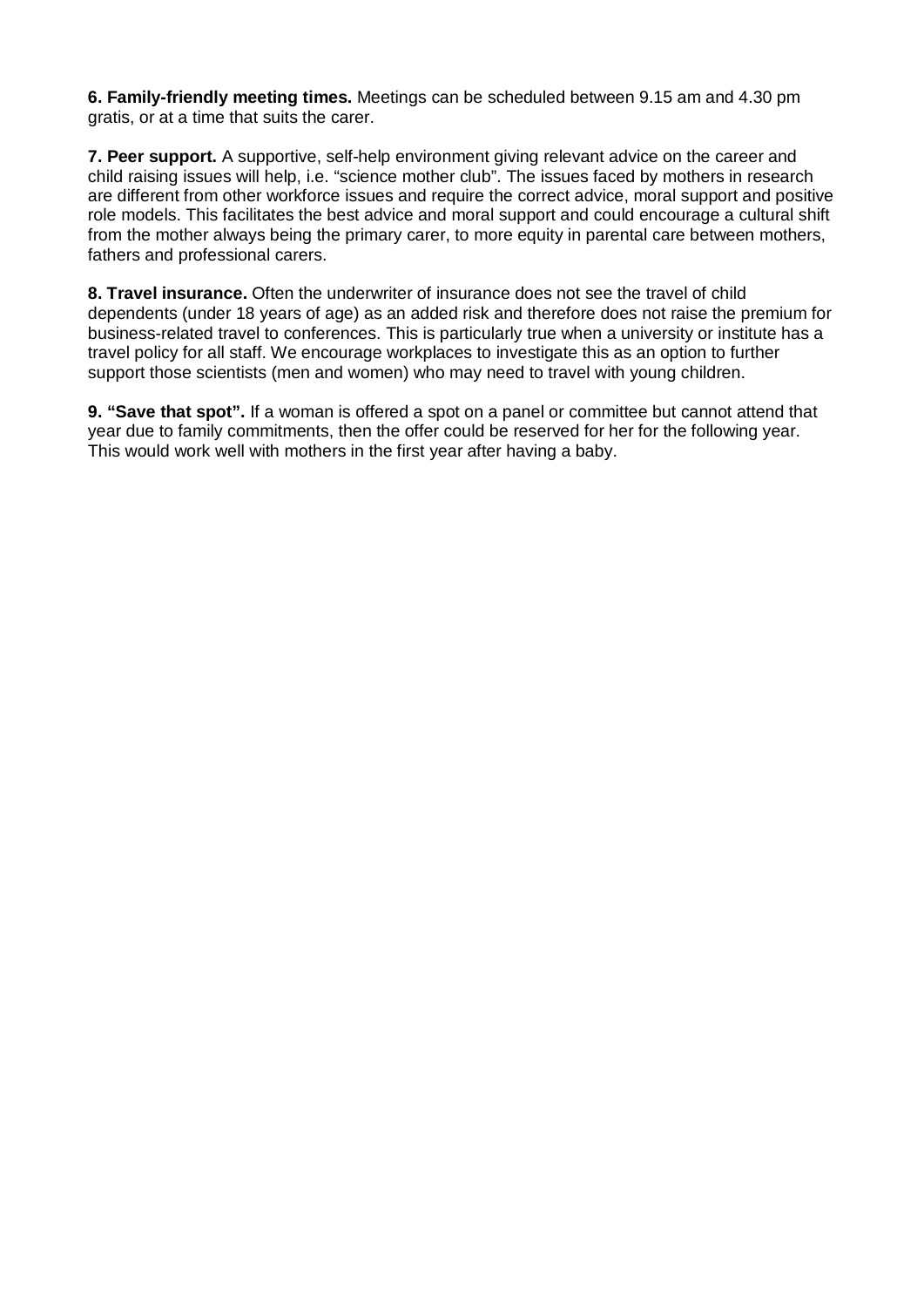# **SECTION 4. WHAT TO DO AT THE NATIONAL LEVEL**

At the national level, a scheme could be established that provides a benchmark for research institutes and universities to address the gender equity issues in science, technology, engineering and maths (STEM). These benchmarks could be based on the recommendations in the 'Women in Science in Australia' report (Bell, 2009). An outstanding example of using awards to encourage policy change in this area is outlined in the Athena Scientific Women's Academic Network (SWAN) Charter in the UK [\(www.athenaswan.org.uk\)](http://www.athenaswan.org.uk/). Suggestions from The Forum include:

**1. Mandatory Gender Equity Committees.** Making it mandatory that a university or institute can only receive funding if they provide evidence that they have a functional Gender Equity Committee. **We urge the National Health and Medical Research Council (NHMRC) and Australian Research Council (ARC) to put in place a policy that mandates that every administering institution (which includes all universities and most other research institutes) must have an effective gender equity program in place within three years, based on national benchmarks.**

**2. Benchmarking maternity and paternity leave.** It is important to note that under the National Employment Standards all employees are entitled to 12 months unpaid leave for adopted or newborn children [\(www.fairwork.gov.au/resources/fact-sheets/national-employment](http://www.fairwork.gov.au/resources/fact-sheets/national-employment-standards/pages/default.aspx)[standards/pages/default.aspx\)](http://www.fairwork.gov.au/resources/fact-sheets/national-employment-standards/pages/default.aspx). However an important benchmark to consider may be the length of paid maternity leave. Some workplaces have generous maternity leave, such as the University of Queensland, which offers six months full pay maternity leave (or 12 months half pay), and Monash University (Appendix 2). The ARC has recently revised its regulations to give 14 weeks additional maternity paid leave to all Fellows, in addition to institutional maternity paid leave, and we urge this change on the NHMRC and other funding bodies.

On a practical note, six months of leave at full pay will encourage (and financially help) a mother to breastfeed for six months as recommended by the *NHMRC Dietary Guidelines for Children and Adolescents in Australia* [\(www.nhmrc.gov.au/guidelines/publications/n29-n30-n31-n32-n33-n34\)](http://www.nhmrc.gov.au/guidelines/publications/n29-n30-n31-n32-n33-n34). Benchmarking paid parental leave for partners/spouses may also help. For example, the University of Queensland offers two weeks paternity leave at full pay.

**3. Compulsory training to prevent gender bias.** It will be a benefit to the whole science community to have a compulsory online training course for both men and women to show how they can avoid gender and minority bias. National funding bodies could also lead the way by instigating compulsory training courses to learn about gender and minority bias in grant reviews. For example, before a researcher can accept a position on a grant or fellowship panel, the researcher should be expected to complete an online course that teaches the researcher how to make clear decisions without discrimination.

**4. Use of telecommunication and internet communication systems.** It could be considered that committees and panels are accessible by either teleconference or voice-over-Internet Protocol (VoIP, e.g. Skype) communication rather than by attending in person. A good example of the introduction of teleconferencing is the assessment of the 2013 applicants for NHMRC Research and Practitioner Fellowships. The use of teleconference or VoIP communication will become routine in the future. This is good for those researchers (male and female) with carerresponsibilities, although it will not completely replace the advantages gained through networking with peers on these committees/panels.

National bodies in Australia that could drive these initiatives might include funding bodies (NHMRC, ARC), Science and Technology Australia, Research Australia, Australian Association of Medical Research Institutes, the Group of Eight Universities and/or the Australian Vice Chancellors Committee. We stress that the funding bodies have a particularly important role to play.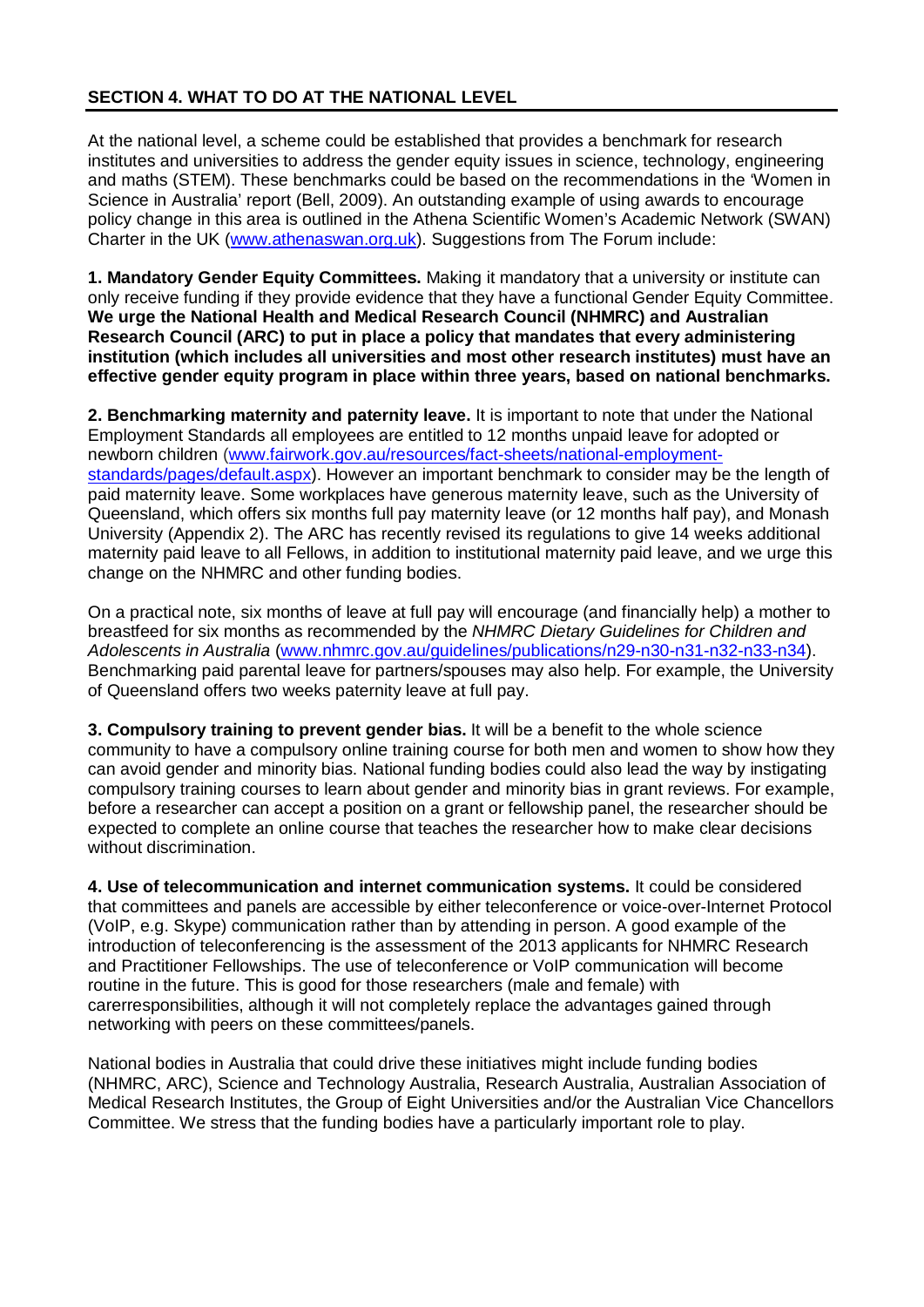### **SECTION 5. RECOGNITION AND SUPPORT FOR PARTNERS/SPOUSES WITH CARERS' DUTIES**

Women typically shoulder caring responsibilities, whether it is for elderly parents, children or ill family members. By supporting women's partners/spouses who undertake carer responsibilities, institutes and universities are effectively supporting women whether they work in the same research environment or elsewhere. It is also important to remove the stigma associated with men accepting the primary carer role.

The same support schemes recommended for women (as listed in section 3) can also be applied for partners/spouses and include:

**1. Achievement relative to opportunity.** Ensuring assessment of "achievement relative to opportunity" where the partner/spouse has played an active role as a primary carer. This is particularly important for separated families where the default assigned custody is 50% to the father.

**2. Family-friendly meeting times.** Ensure meetings are held between 9:15 am and 4:30 pm or at a time that suits the carer.

**3. Flexible work hours.** Providing flexible work hours when required.

**4. Parenting/family rooms.** Ensuring that parenting/family rooms are available to all parents, whether male or female.

**5. Work culture.** Creating a work culture where spouses, especially men, are not adversely judged for choosing to take a primary carer role. For example, ensure that male researchers' mentors are positive about men being primary carers and provide practical advice on how to balance being a primary carer with research. This is particularly important for single parents.

**6. "Save that spot".** If a partner or spouse needs to play a primary carer role and cannot accept a position on a committee or panel then the spot should be available for the following year.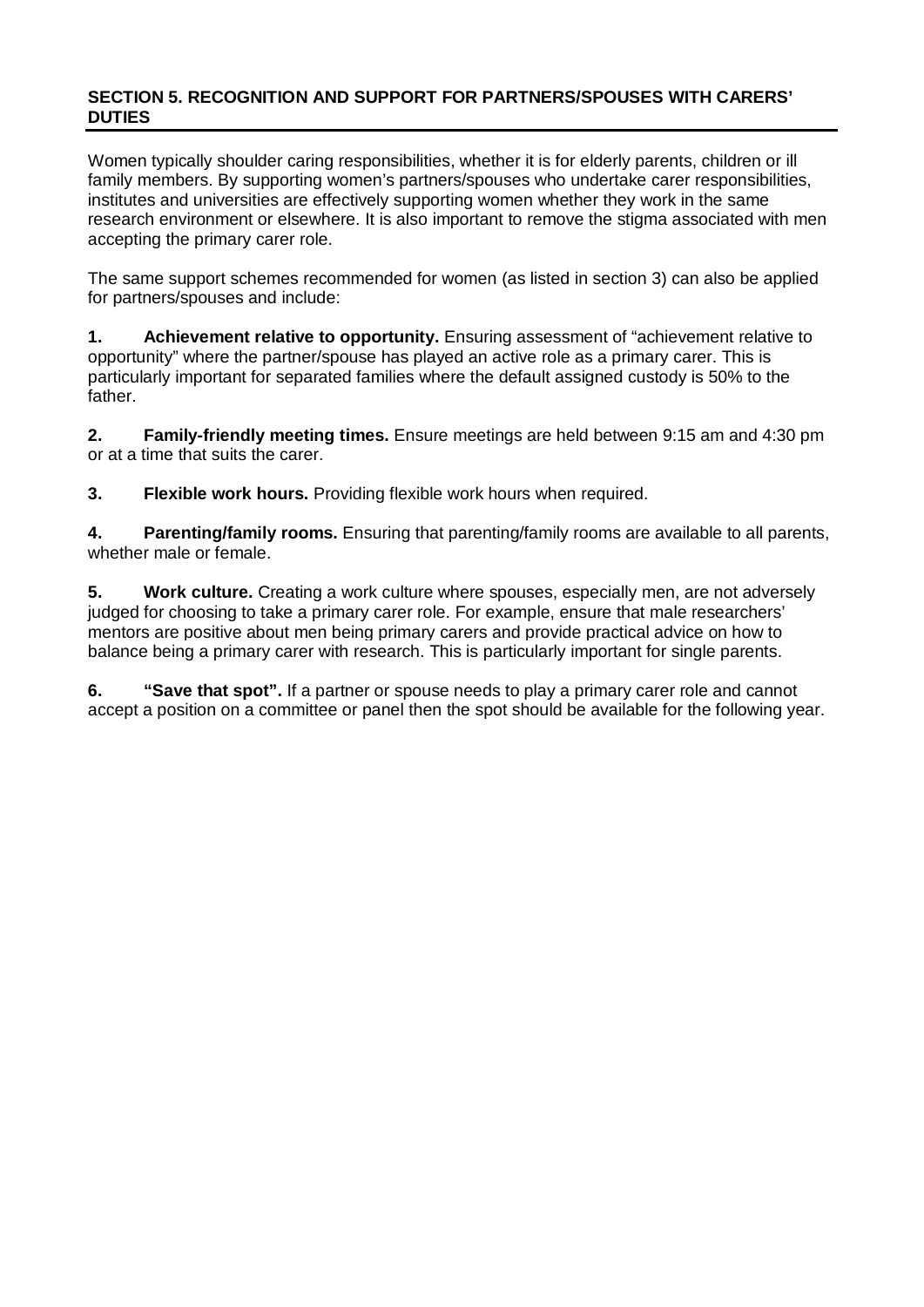# **SECTION 6. REFERENCES AND ACKNOWLEDGEMENTS**

### **References**

Bell, Sharon (2009) Women in Science in Australia: Maximising Productivity, Diversity and Innovation. Report prepared for the Federation of Australian Scientific and Technological Societies. [http://scienceandtechnologyaustralia.org.au/wp-content/uploads/2011/06/2009report\\_wise.pdf](http://scienceandtechnologyaustralia.org.au/wp-content/uploads/2011/06/2009report_wise.pdf)

Dalton, Barbara and Heyward, Andrea (2010) *Monash University Gender Equity Strategy 2011- 2015.* Report prepared for Monash University.

National Health and Medical Research Council (2003) *Dietary guidelines for children and adolescents in Australia incorporating the infant feeding guidelines for health workers.* AusInfo, Canberra.

Moss-Racusin, Corrine A., Dovidio, John F., Brescoll, Victoria L., Graham, Mark J., Handelsman, Jo (2012) *Science faculty's subtle gender biases favor male students.* PNAS **109**(41):16474-9.

#### **Past and current members of the EMCR Forum committee contributed to this document:**

Marguerite Evans-Galea (Chair), Murdoch Children's Research Institute, Melbourne Krystal Evans (Deputy Chair), Walter and Eliza Hall Institute, Melbourne Darren Saunders (Deputy Chair), Garvan Institute of Medical Research, Sydney Andrew Brooks, University of Queensland, Brisbane Michelle Dunstone, Monash University, Melbourne Raelene Endersby, Telethon Institute for Child Health Research, Perth Kate Hoy, Monash University, Melbourne Giampiero Iaffaldano, Australian National University, Canberra Oliver Jones, RMIT University, Melbourne Rosemary Keogh, The Royal Women's Hospital, Melbourne Andrew Siebel, Baker IDI Heart and Diabetes Institute, Melbourne Sharath Sriram, RMIT University, Melbourne James Tickner, CSIRO, Adelaide

#### **The Forum would also like to acknowledge contributions from all the** *Science Pathways 2012* **participants.**

**The Australian EMCR Forum website is** [http://science.org.au/ecr/emcr](http://science.org.au/ecr/emcr/)**/**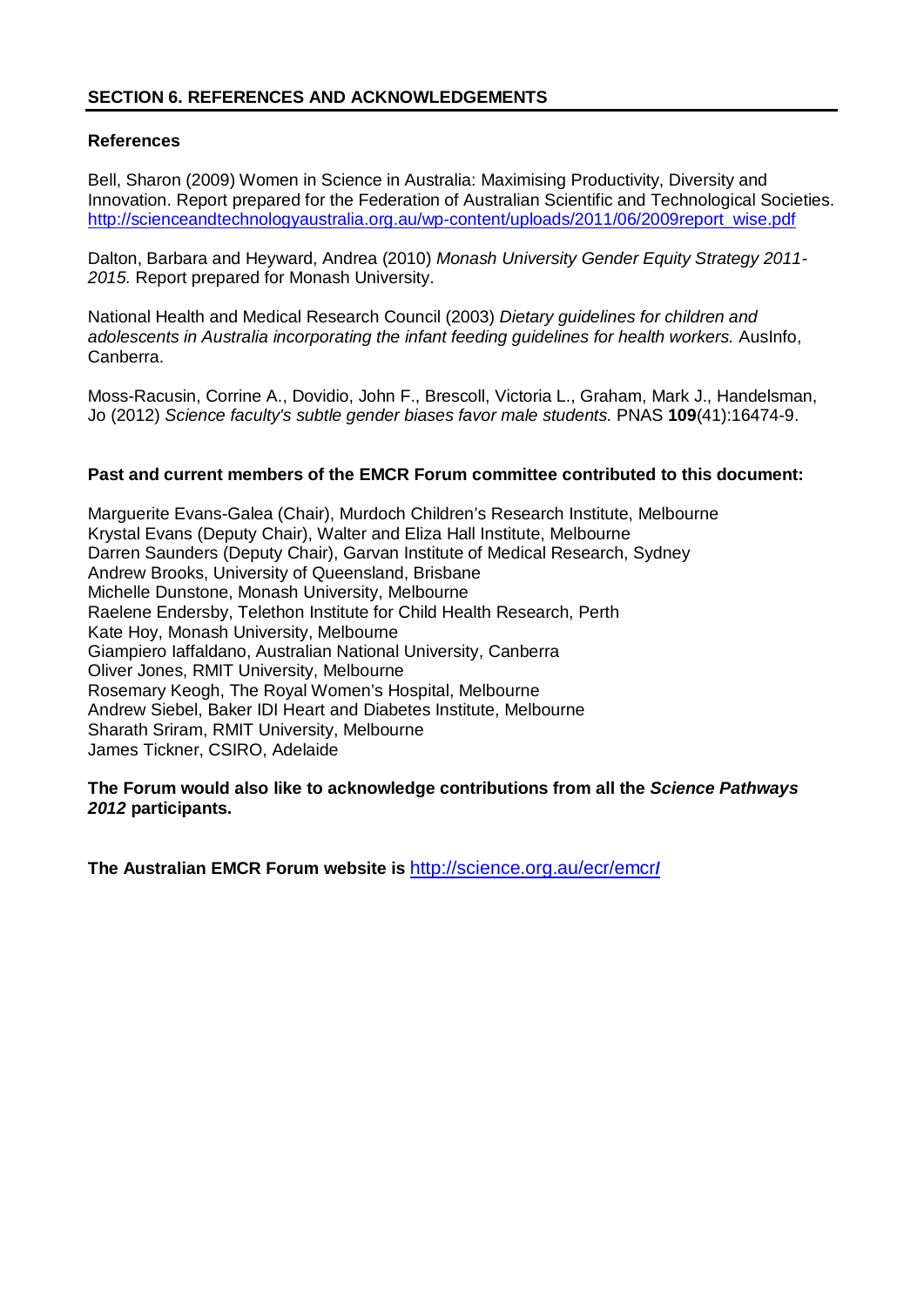# **Background**

As at April 2011:

- The majority of the undergraduate and PhD students were women (nearly 60%)
- Approximately 50% of WEHI post-doctoral scientists were women
- 25% of WEHI lab heads were women
- **Only one** of the WEHI 15 division heads were women (6.6%)
- **Only two** of the WEHI 21 professors were women (9.5%)

The problem was perceived as being two-fold:

- 1. Women find it hard to combine motherhood with building a career in science.
- 2. There are inherent differences in the way that women and men approach their career progression.

To address the imbalance a gender equity committee was developed and co-chaired by Assoc. Prof. Lynn Corcoran and Prof. Terry Speed. There is representation from HR, Education, students, postdoctoral researchers and laboratory heads. Importantly, an external expert, Sharon Bell is also on this committee. Sharon Bell is the principal author of the FASTS Women in Science in Australia report [\(www.wehi.edu.au/about\\_us/gender\\_equity/\)](http://www.wehi.edu.au/about_us/gender_equity/).

Three main initiatives were developed and implemented by WEHI:

- 1. Childcare and family support
- 2. Equal pay, appointment and promotion for men and women
- 3. Training, mentoring, perception and presentation of achievements

# **1. Childcare and family support schemes**

- a. **The Craven and Shearer Award: Childcare support** is provided for outstanding female postdoctoral fellows who are aiming to become independent laboratory heads or current female laboratory heads with pre-school-age children. There are a limited number of support packages of up to \$15,000 per annum that can be used to pay for the out-of-pocket costs for childcare for pre-school-age children. Although the applications can be made at any time the applications are awarded on a competitive basis and require the support of the division head. This funding can be used for regular childcare, or to aid the researcher to participate in peer-review committees (e.g. NHMRC grant review panel), speak at scientific conferences and accept invitations to participate in other academic activities. This is used to encourage women to accept important opportunities that they may not otherwise accept based on financial or family reasons; this funding allows the women to either take their children with them or have extra care at home while they are away.
- b. **Technical support while on maternity leave.** To reduce the adverse impact on productivity caused by going on maternity leave, technical support is available upon approval by the division head. To date, five applications have been approved (1 lab head, 4 post-doctoral researchers). Each awardee received a grant to the value of 3 months FTE at the awardee's salary level. This money can be spent on either a research assistant or a post-doctoral researcher.

The person to be paid currently has to be sourced from within the researcher's own group or division, or via a short-term appointment. Ideally, the help would come from WEHI experienced research assistants.

c. **Lactation room.** The lactation room is a private room designed for either breastfeeding infants or milk expression and storage.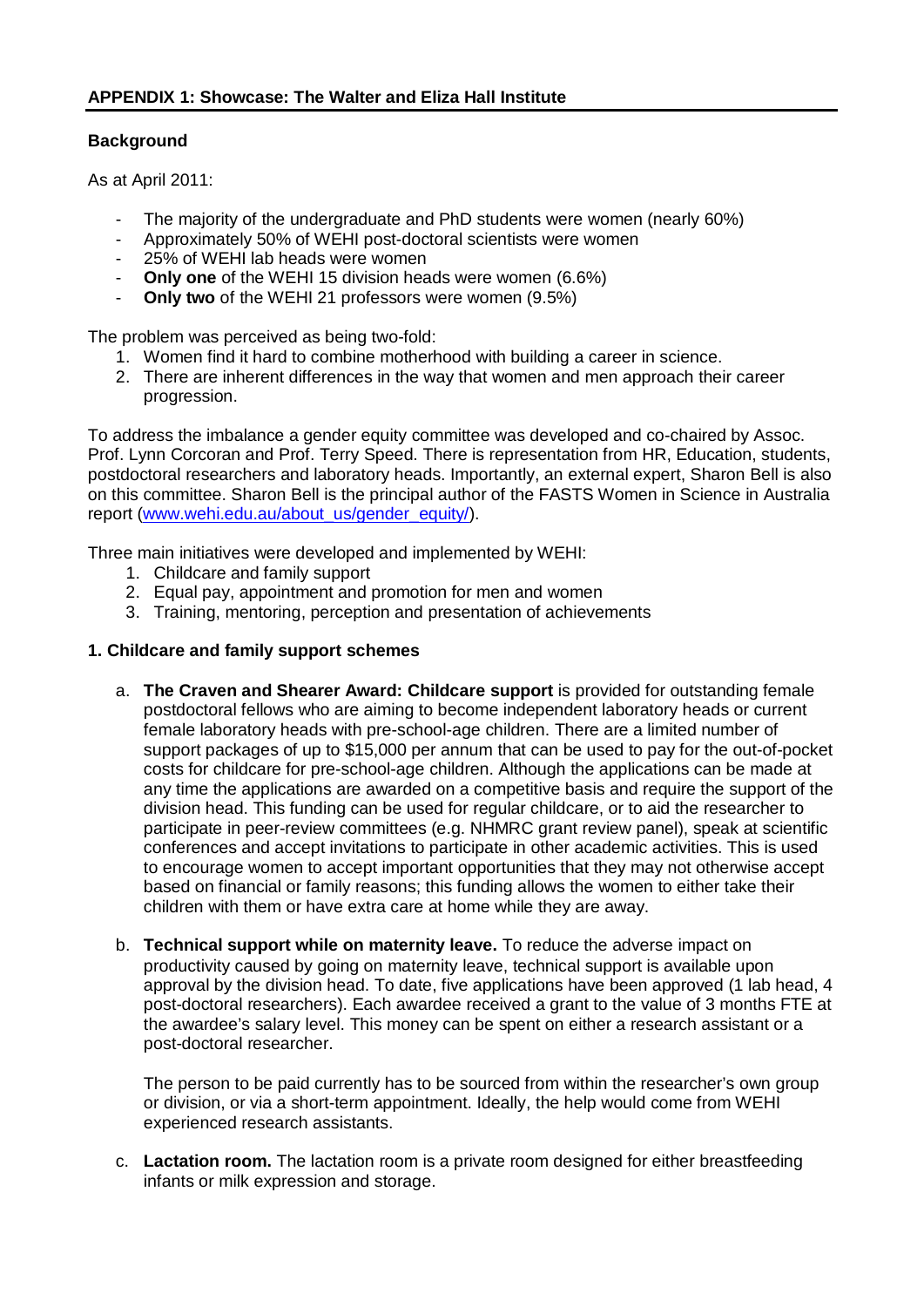- d. **Parenting room.** The parenting room is equipped with toys, a microwave and change table, and can be used by parents while either caring for young infants or if the parent needs to bring a sick child to work. WEHI also sponsors parenting rooms at important conferences such as the series of five Lorne Conferences (Victoria).
- e. **Additional time for contract renewal.** For female laboratory heads that have a child in their first 5-year term, the assessment for renewal will be extended by 12 months per child born in this period.
- f. **Family-friendly meeting times.** All institute meetings must be scheduled between 9.15 am and 4.30 pm to allow staff with family responsibilities to attend meetings and balance family commitments.
- g. **Flexible working hours.** WEHI increases the flexibility of working hours for parents where a postdoc and a lab head can negotiate a reasonable balance between attending key laboratory events and family duties. The WEHI also offers a 46/52 working year, where staff can opt to work for 46 weeks, with payment spread over 52 weeks, i.e. they can have 10 weeks of annual leave to cover school holidays.

# **2. Equal pay, appointment and promotion**

Ideally many of the opportunities that arise from the above initiatives will help contribute to an overall increase in the opportunity for promotion of women with primary carer responsibilities. WEHI is currently auditing their policy on the following:

- Equal pay
- Equal appointment
- Speed of promotion

In addition, there is a specific fellowship scheme called the Cory Fellowship, named after the Institute's 5th director, Professor Suzanne Cory. WEHI created a \$1.25 million, five-year fellowship to appoint a new female laboratory head. The fellowship is available every five years. In 2009, Associate Professor Clare Scott was the first recipient.

### **3. Training, mentoring, perception and presentation of achievements**

- **a. 'Women in Science' lectures and mentoring.** WEHI runs a 'Women in Science' lecture series with informal lunchtime discussions with speakers. This is also an opportunity for female researchers to compare experiences and network with other female scientists.
- **b. Leadership and skills training.** WEHI is developing a comprehensive program to broaden skills such as leadership, presentation skills, management skills, as well as running business and communication intern programs. This scheme is also used to fund senior postdoctoral researchers to attend strategic and leadership programs, e.g. 'Women in Science', Canberra 2012.
- **c. 'Women in Science' conference**. WEHI sends delegates to take part in the annual 'Women in Science conference', Canberra, each year.
- **d. Official mentorship program.** There is an official mentorship scheme for both female and male postdoctoral researchers and lab/division heads. The institute matches mentees with mentors based on interests but with effort made to have the pair made interdivisional rather than within division. This program was started in October 2012 and will be extended to postgraduate students in the future.
- **e. Advocacy and promotion.** Increasing women's representation at conferences by creating a registry of potential female speakers and session chairs. This is coordinated through professional societies.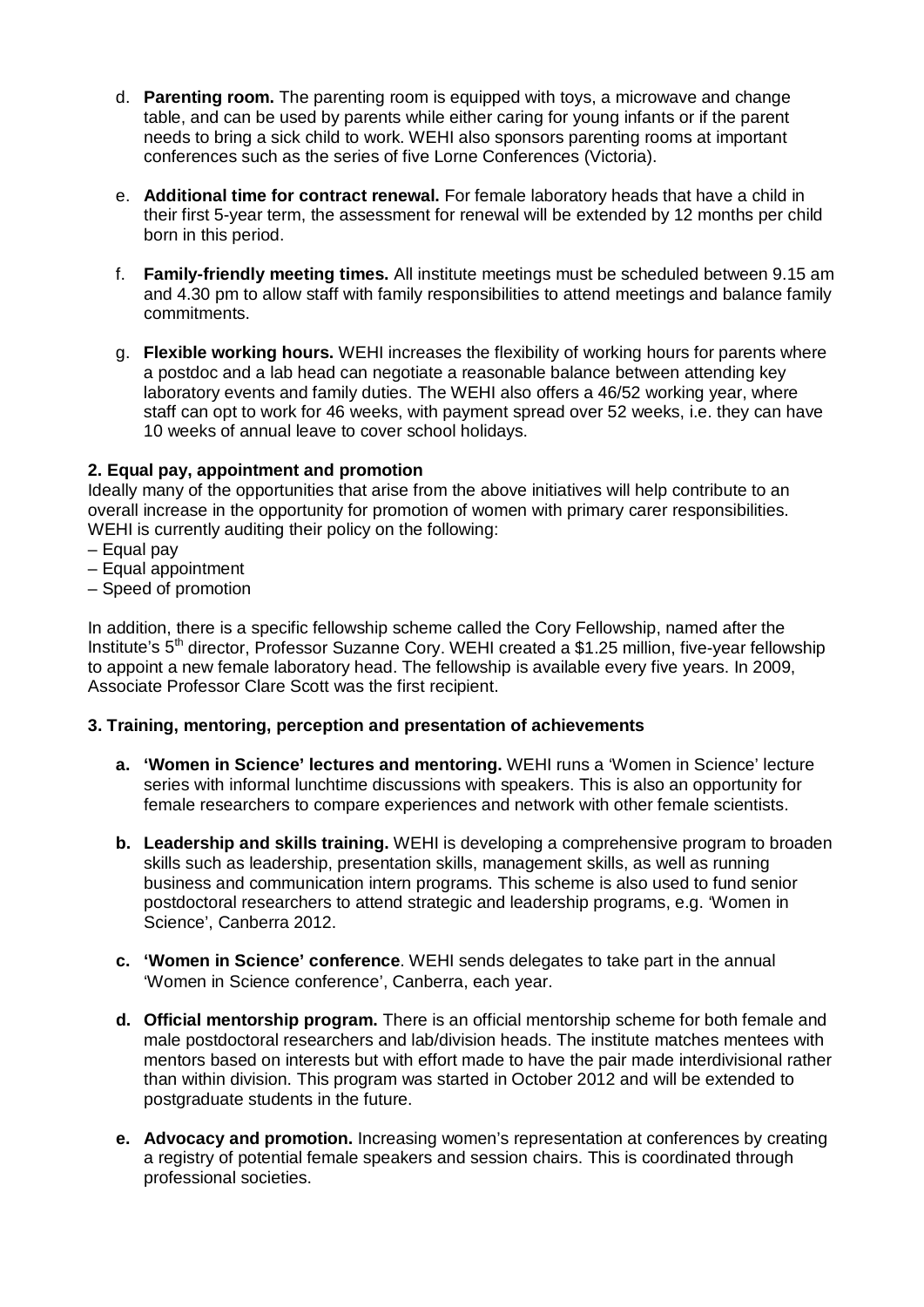# **APPENDIX 2: Showcase: Monash University**

The Equal Opportunity for Women Committee is co-chaired by the Vice-Chancellor, Prof. Ed Byrne, and Provost and Senior Vice-President, Prof. Edwina Cornish. This Committee aims to improve the performance of Monash University in the area of gender equity by creating an organisational culture that is inclusive and in which female staff participate equally at all levels.

### **Gender Equity Strategy 2011-2015**

**Why?** The 'Monash University Gender Equity Strategy 2011-2015' (Dalton and Heyward, 2010) was developed by the Equal Opportunity for Women Committee to respond to the underrepresentation of women in senior roles, particularly those in senior academic roles.

**Indicators of progress.** The Strategy sets a number of KPIs for Monash University including being in the top two of the Go8 by 2015 with respect to women appointed into senior academic and professional roles.

# **1. Gender Equity Toolkit**

This is a Monash University intranet resource for Monash University staff [\(http://monash.edu/equity-diversity/social-inclusion/eofw/gender-equity-toolkit.html\)](http://monash.edu/equity-diversity/social-inclusion/eofw/gender-equity-toolkit.html). It provides information for both employees and staff who are recruiting/employing female staff. Topics include; recruitment, career development, workload allocation, assessing achievement relative to opportunity, flexible work practices, improving research performance, participation on committees and decision-making bodies, highlighting the achievements of women, workforce and succession planning and eliminating discrimination and sexual harassment.

# **2.** *Advancing Women in Research Grant* **program**

The *Advancing Women in Research Grant* program is a support program for women who are both researchers and have primary carer responsibilities. The primary target researcher level is Level B and Level C researchers. The program offers a total of \$10,000 funding to support professional activities and career coaching (to the value of \$2,000). In 2012 this was awarded to 14 women in the science, engineering and technology disciplines and awardees were determined through a competitive selection process. The grant could be used for teaching relief, relief from other duties e.g. unit/course coordination, research assistance, travel for research purposes, professional development (e.g. training courses, attendance at conferences). [\(http://monash.edu/equity](http://monash.edu/equity-diversity/social-inclusion/eofw/gender-equity-grants.html)[diversity/social-inclusion/eofw/gender-equity-grants.html\)](http://monash.edu/equity-diversity/social-inclusion/eofw/gender-equity-grants.html). Similar schemes include the University of Adelaide's Barbara Kidman Women's Fellowship Scheme 2013 worth up to \$30,000 [\(www.adelaide.edu.au/research/fellowships/\)](http://www.adelaide.edu.au/research/fellowships/)

The coaching component of the program included two group and four individual coaching sessions with an experienced coach. It is important to note that at the time of writing this program had not been evaluated and renewal of this program is currently unknown.

*Outcomes: Program evaluated late 2012.*

# **3.** *Gender Equity Travel Support Grant* **program**

The *Gender Equity Travel Support Grants* were initiated to financially assist female academic/research staff of all levels with primary carer responsibilities with travel costs. The financial assistance was specifically to help pay for any personal out-of-pocket expenses incurred so that the academic staff member could attend a prestigious conference. The financial assistance was initiated in 2012 (two rounds per year) to successful applicants and was assessed in a competitive process.

This scheme aims to fund two main scenarios:

1. Employment of a professional carer to replace the care normally provided by the female researcher.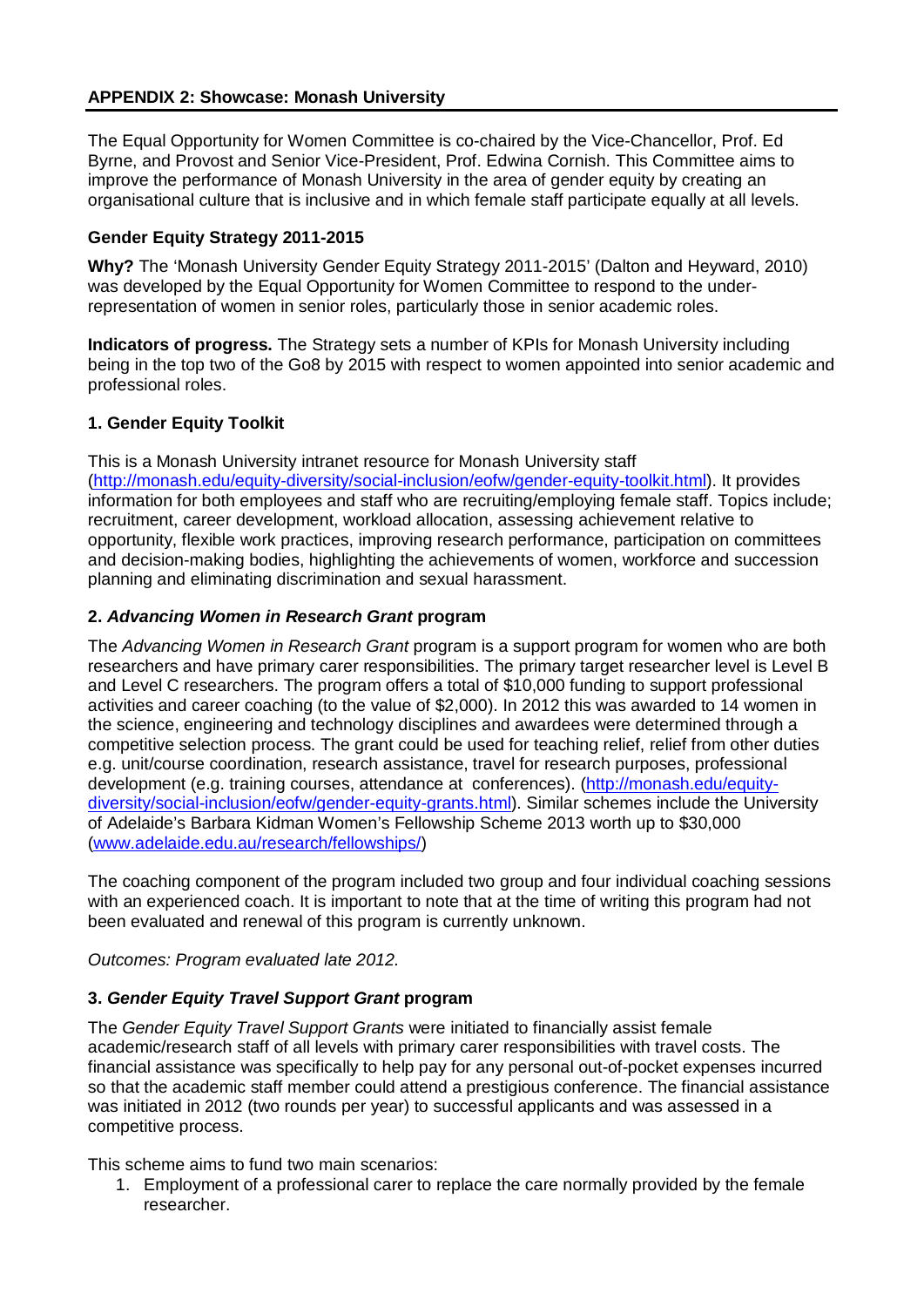2. Provision of travel costs of a relative or professional carer to accompany the female researcher and her child(ren) to the conference venue.

*Outcomes: Program evaluated late 2012.*

# **4. Achievement relative to opportunity**

Monash University incorporates the philosophy of assessing "achievement relative to opportunity" into employment related policies, including:

- academic probation
- academic promotion
- recruitment/selection procedures
- performance development

Advice on how to communicate and evaluate using the principle of "achievement relative to opportunity" is provided in an internal toolkit.

# **5. University-wide** *Mentoring Scheme for Women*

Every two years Monash University manages a structured six-month *Mentoring Scheme for Women*. Monash University coordinates the matching of an applicant (mentee) with a more senior mentor from a compatible area. The program involves a preparation session for both the mentee and mentor so that they understand the structure, process and goals of the scheme [\(http://monash.edu/equity-diversity/women/mentoring-scheme-main-page.html\)](http://monash.edu/equity-diversity/women/mentoring-scheme-main-page.html).

This program has run since 2000 and is currently in high demand. The program is capped at 60 mentees (in 2011, there were 125 applicants and the scheme is therefore oversubscribed).

*Outcomes: Many of the mentees achieve their goals including promotion, change to a higher paid job, change in fixed term job to ongoing job and increased responsibilities.*

# **6.** *Senior Women's Shadowing Program*

The *Monash University Senior Women's Shadowing Program* is a six-month program that runs every second year. The program aims to:

- improve the leadership skills of individual female researchers
- improve the profile of the participant
- give them an understanding of the senior management team at Monash University
- assist the University in increasing the number of women in senior management

This scheme is only available to women at Academic Levels D and Level E or HEW Level 10 and above. There were 12 positions available in the 2012 program. Each participant is matched with a member of the University's Senior Management Team, which can include the Vice-Chancellor, Deputy Vice-Chancellors/Pro-Vice Chancellors, Deans and Divisional Directors. They spend six half-days observing their matched senior leader in a variety of activities. The participants also come together to compare experiences and knowledge gained throughout the course of the scheme to aid networking. [\(http://monash.edu/equity-diversity/women/mentoring-scheme-main](http://monash.edu/equity-diversity/women/mentoring-scheme-main-page.html)[page.html\)](http://monash.edu/equity-diversity/women/mentoring-scheme-main-page.html).

*Outcome: Analysis of this scheme shows that 40% of the participants use this experience to take on more senior roles within the University. However, this program does not directly benefit EMCRs.*

### **7. Academic promotion** *Information Session for Women*

Monash University holds an annual *Information Session for Women* on how to achieve successful academic advancement – from 2013 onwards this will include both research-only as well as teaching and research staff. This session includes a panel of guest speakers who share their experiences of how they have achieved recent promotion and/or who have served on a promotion panel.